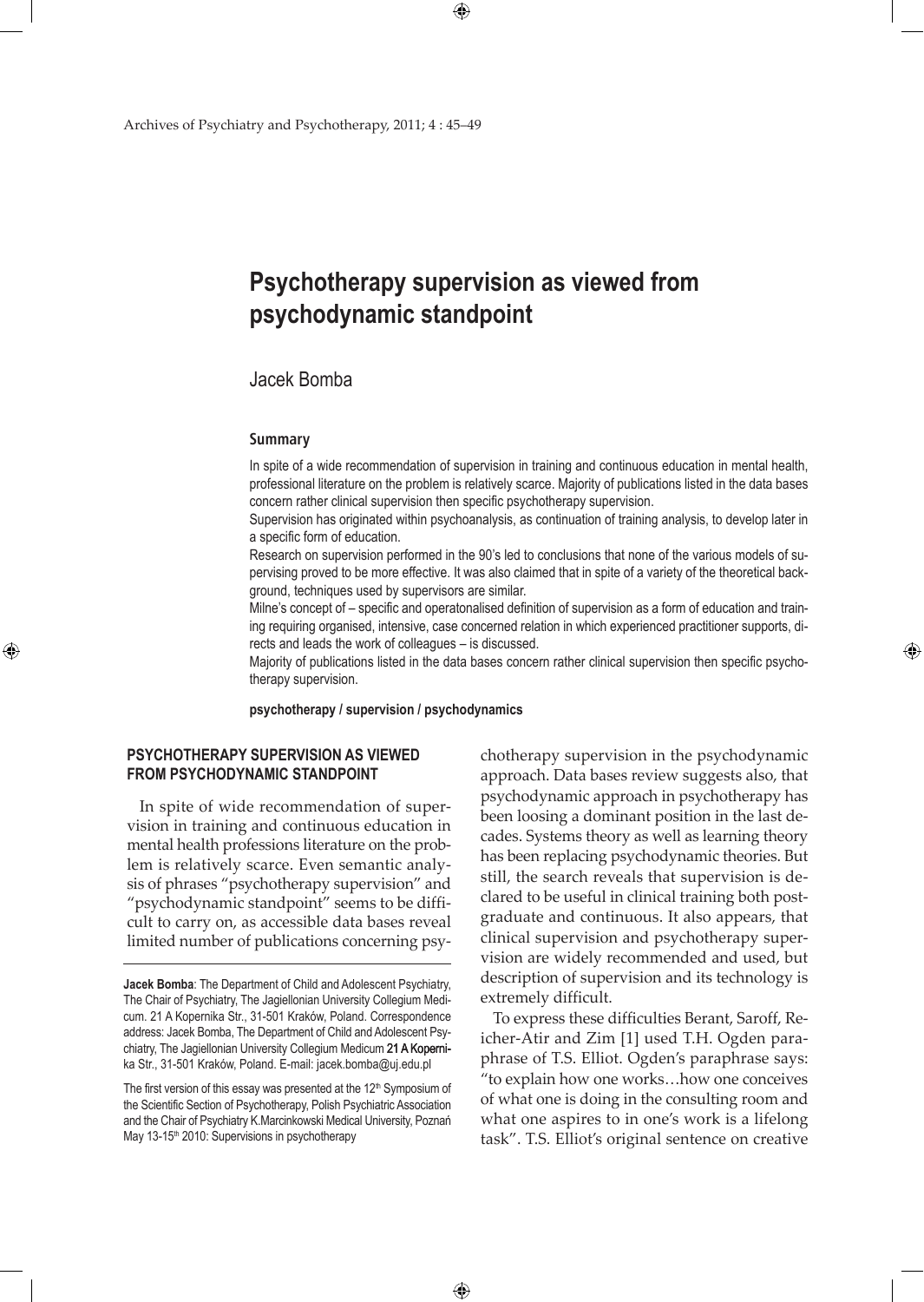⊕

writing goes: "We cannot say at what point technique begins or where it ends".

If the task of explanation how psychodynamically oriented supervision of psychotherapy works "aspires to in one's work is a lifelong task" one can only try to touch some of its elements. Those perceived and felt as the most important.

Thus, it should be accepted, that the task of conclusive description of supervision from psychodynamic point of view is impossible. Nevertheless, it does not mean that efforts should be postponed.

### **What does it mean "from psychodynamic point of view"?**

The term "psychodynamic" envelops great number of theoretical conceptualisations sharing reference to Sigmund Freud's psychoanalysis. There are significant differences between theories declaring themselves or perceived as psychodynamic. Some of the differences have been vigorously discussed with no agreement achieved. It seems, that the list of them, including cornerstones such as: the role of drives, ego defence mechanisms, genesis of emotional relations, hierarchy of early childhood traumatic events, ect., is rather long. So what is common? What makes it possible still to call a spectrum of theories and approaches the same name?

One of the most important elements is a conviction, that human activity is rooted significantly in motivations which are not conscious. Even if psychodynamic schools have varying concepts on the nature of unconsciousness. The other one is the importance of early childhood development and presumption of the formative role of early childhood experiences.

Another one is understanding therapies founded on psychodynamic approach as a process. The therapeutic process is understood to be realised in two levels: the real one covering present interactions between the psychotherapist and her/his patient, and the symbollic one – covering emotions generated outside the therapy situation, usually brought into it from early childhood of both protagonists.

These two: the importance of unconsciousness for mental life, and the processual character of psychotherapy carried on in real and symbolic levels are crucial for this essay.

#### **What does it mean "supervision"?**

Supervision of psychotherapy appears maybe only in Polish language, even more difficult to define. Its meaning is multivocal. Incorporated into Polish from English, it has got new meanings. Or, more correctly, contained ideas unnamed earlier. In consequence the meaning borders of psychotherapy supervision became even more blurred in comparison with other professional languages.

#### **Clinical supervision and psychotherapy supervision**

In the fifties Michael Balint [2] introduced a method of training for general practitioners. The method, known as Balint's Seminars, aimed to enhance GPs' awareness and sensibility to emotional aspects of therapeutic relation as well as to empower them with therapeutic competencies better known now as non-specific factors in psychotherapy.

⊕

Balint's method is designed as a group of professionals, who bring to the sessions material from their everyday clinical practice. The group discussion is focused on emotional relations between physician and her/his patient. This way, Balint's Seminars are a kind of training in an indispensable part of treatment in general practice, the psychotherapeutic one. But, is Balint's method a clinical supervision? Balint had not developped seminars to control correctness of diagnostic procedures or therapeutic schedules as clinical supervision is. The last one is expected to deal with these dimensions and assess decisions and actions of the supervisee along accepted patterns of clinical practice. As a training method the Seminars aim to promote individual development of any clinician – psychotherapist or not.

Another root of psychotherapy supervision can be seen in training analysis obligatory in education of psychoanalysts. Probably the best known case of such supervision is that performed by Sigmund Freud with his student-pa-

Archives of Psychiatry and Psychotherapy, 2011; 4 : 45–49

 $\bigoplus$ 

⊕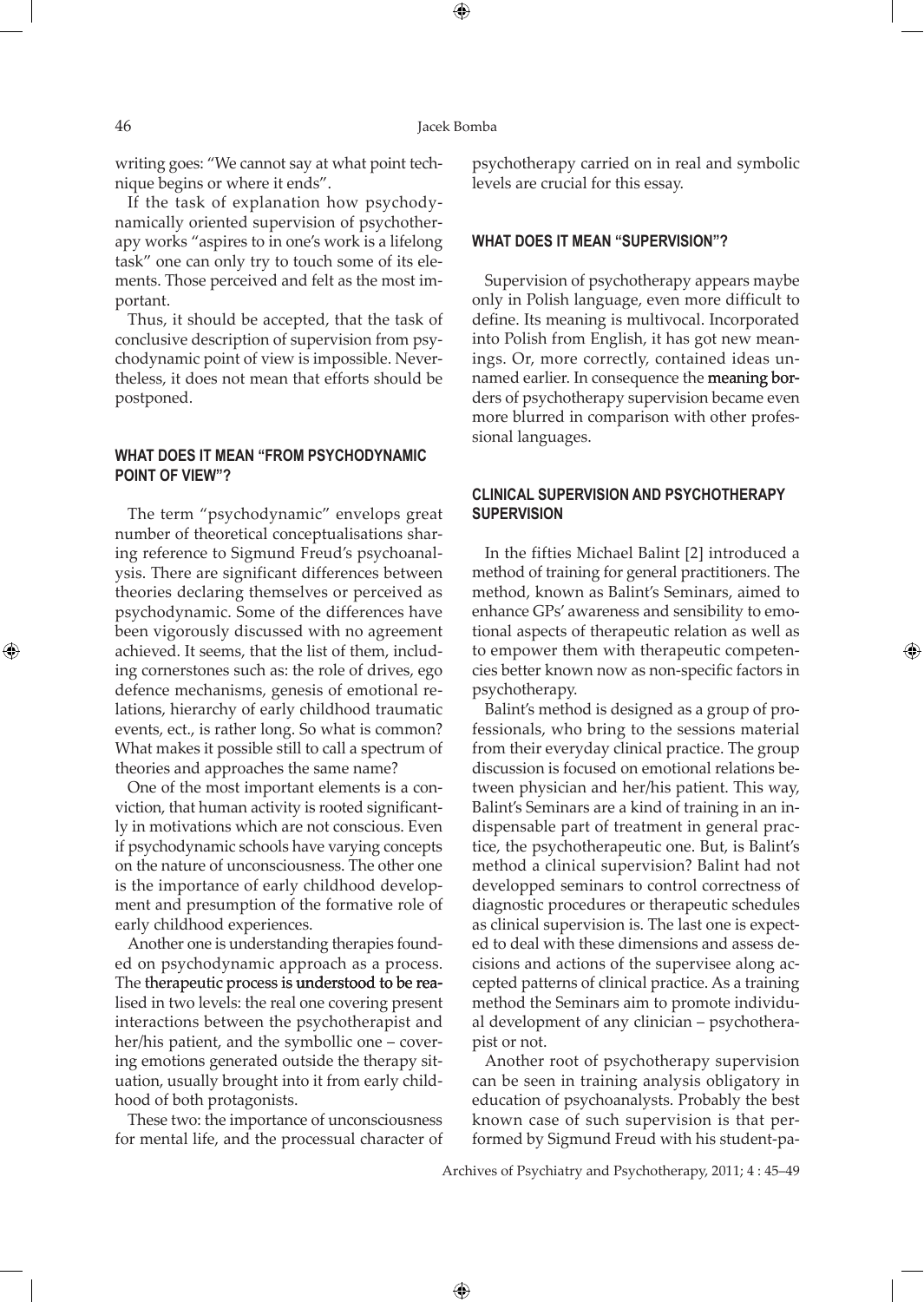tient who was the father of "Little Hans" suffering phobias, and analysed by his own father. However, it is almost impossible to assess whether Freud's relation with the "Little Hans" father was father's analysis or supervision of his son's analysis? Probably both in a way unbelievable nowadays.

Training analysis or training psychotherapy as significant part of the way of becoming practicing psychotherapist is based in reasonable presumptions. For me the most convincing is Antoni Kępiński's argumentation on psychoanalysis, which is fully valid also in regard to all psychodynamic approaches. Kępiński perceived the theory of psychoanalysis (but the same refers to all psychodynamic theories) as elegantly congruent and offering its (theirs) adepts charming feeling of understanding the other people. In his opinion it could be deceiving understanding without true cognition of the other. Congruent theory allows the therapist for reduction of her/ his fear of unknown, for giving names and locations to everything which is new and unclear in her/his patient. The process goes on – in a way – above the patient, in the therapist's imagination, according to the charms of congruent theory. Self experience of training analysis (or therapy) is, according to Kępiński, the only way enabling the use of the theory with necessary emotional understanding. [3]

⊕

But, training analysis making an adept fit for practicing psychoanalysis in therapy has been a controversial issue. The doubts were rooted in epistemological problem of truth. And, of course, in dispute as old as psychoanalysis itself: is analysis terminable or interminable [4]. Even mature analysts use to turn for consultations and help to their training analysts in difficult situations, including those connected with their therapies.

Origins of supervision of psychotherapy should be looked for in Sigmund Freud circle meetings in Vienna. It was there that presentations of ongoing analysis processes were presented and discussed. But in the Vienna circle everybody was one another's analyst and analysand. I was not successful in finding how it happened, that the relation between psychotherapists, separate from training therapy, was introduced and how it got the name "supervision". Nor could I find how it happened that supervision has been

found as useful in all areas of mental health professionals work.

#### **Supervision in various clinical disciplines**

Debates on supervision by the end of the last century carry some resemblance to the discussion on specificity of psychotherapy couple of decades earlier. Literature reviewed by Morgan and Sprenkle [5] reflects researchers' efforts to develop supervision methods suitable and profitable in particular clinical disciplines, and able to prove their efficacy. Empirical studies in midnineties allowed for conclusion that no specific methods and forms of supervision had been agreed for any of specific clinical areas [5].

Reviews of the projects assessing effects of supervision revealed also, that none of the supervision models was able to prove being better than others [5]. Nevertheless, upon studies realised in the 80's an opinion was formulated claiming striking similarities in techniques used by supervisors of different theoretical orientations [5]. Goodyear and Bradley study compared supervision based on several theoretical backgrounds, namely: rational-emotional, behavioural, clientcentred, developmental, and analytical.

In 2007 Milne [6] published results of his work on operatonalised definition of supervision. Milne analysed 24 publications of empirical studies on clinical supervision. He found that the majority of researchers designed their projects using definition formulated by Bernard and Goodyear in 1992. According to Milne this definition is not satisfactory because it does not fulfil methodological criteria. It lacks precision, specification, operationalisation and corroboration. His own formulation presents clinical supervision as a form of training and education requiring organised, intensive, case concerned relation in which an experienced practitioner supports and directs and leads work of her/his colleagues.

Supervision defined as above requires such organisational solutions which enable more experienced (or at least equally experienced) clinician regular and intensive sessions with less experienced ones. The basis of supervision is the relation between supervisor and supervisand. Confidence, cooperation, alliance based teach-

Archives of Psychiatry and Psychotherapy, 2011; 4 : 45–49

 $\bigoplus$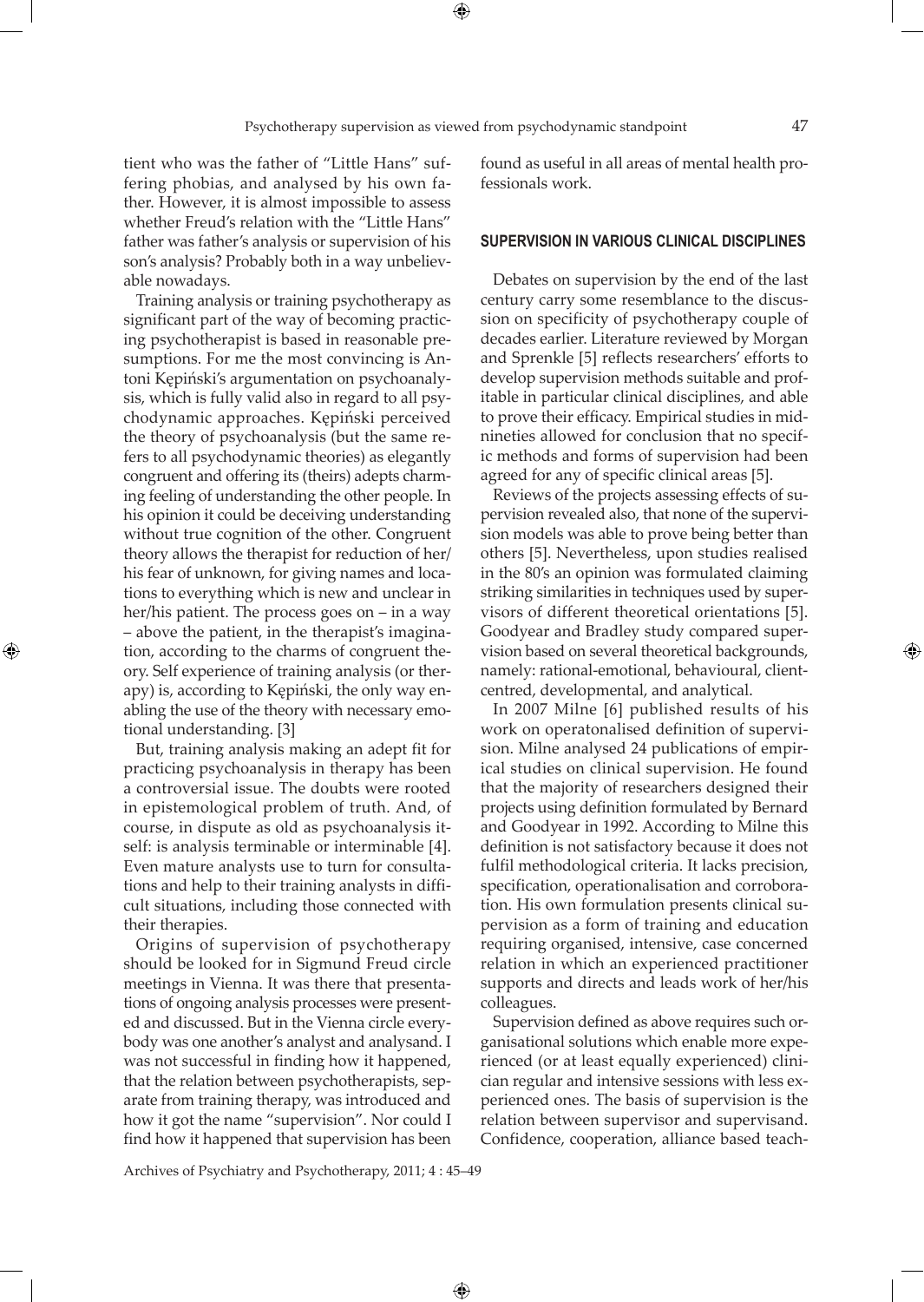#### 48 Jacek Bomba

⊕

ing, participation in decision making, warmth and empathy – understood as "therapeutic interpersonal qualities" should characterise supervisor – supervisand relation. Education and training organised and realised its way aim to improve clinician's competencies, especially in problem solving.

Supervision should be case concerned. It means that supervisand brings material, and supervisor contributes with professional and organisational divagations. Supervisor should also support and direct her/his colleagues work using professional methods, external monitoring, feed-back information, assessment and references to empirical and theoretical knowledge. Such supervision fulfils expectations. These are defined by Milne as quality control, competency maintaining and improvement, enhancement of skill abilities of the supervise, and this way helpful in effective work.

However Milne's study concerns clinical supervision, it reflects crucial problems of psychotherapy supervision. I do not hesitate to join him and emphasise, that this is what is expected from supervision of psychotherapy. Besides pointing for the main goal of supervision, namely enhancement of supervisand competencies and in consequence effectiveness of psychotherapy, Milne concludes that the most important factor of good supervision is what he calls "relation". Actually the "relation" is described as set of factors he describes as "therapeutic interpersonal qualities". These were identified earlier by Jerome Frank [7] as "non-specific factors" in psychotherapy.

As mentioned above, psychodynamic tradition emphasises the relational dimension of the supervision process. Psychodynamic theories, above all differences, share an understanding of the nature of these interpersonal qualities.

Supervision just as psychotherapy, is a process. Relation between supervisor and supervisee dynamically changes in time. Contents of the consecutive supervision sessions are connected with each other. This sequence enables caring for the therapy quality, supervised therapist's competencies and abilities.

Since the fifties psychodynamic oriented psychotherapists have been using a concept of parallel process [8, 9]. The idea of parallel process has been criticised as well as supported. In spite of controversies, it is being found useful by teachers of helping professions and by supervisors. Parallel process describes the phenomenon of appearance in supervision relation emotions of the same kind which permeate therapeutic relation between the supervised therapist and her/his patient. So, the supervisor can experience emotions analogous to those which are experienced by the therapist in relation with the patient whose therapy she/he brings to supervision. Thus, the supervisor has an opportunity to reflect these emotions and to discuss them in the supervision process. Personal style of the supervisor influences methods of using the knowledge on reflected emotions in solving supervision problems. Supervisor's reflection should aim at a differentiation between actual emotions and those evoked by her/his supervision countertransference emotions. In another words – on the supervisor's skills in reflection and awareness her/his countertransference emotions. Psychodynamic approach relies on presumption that experience of emotions and their discussion form the crucial part of working-through. In psychotherapy – this is essential for recovery. In supervision – contributes to improvement of the supervised therapist's competencies.

There is one characteristic common for psychotherapies developed and introduced to clinical practice through last decades. They seem to follow patterns of therapeutic interventions elaborated according to the demand of standards. This is not specific for mental health care. Maybe even treatment of mental and behavioural disorders follows solutions already introduced in somatic medicine. Aiming fulfilling a demand of ability to achieve the same results by every therapist trained in one of the contemporary psychotherapies (eg. CBT). To achieve this task therapies have been described step by step and rules of using specific techniques are usually gathered in a manual. Psychodynamic psychotherapies rather do not refer to such manuals. In consequence psychodynamic supervision is not forced to concentrate on congruence between the therapy course and manual. And usually does not. Supervisor is more free in building the relation between herself/himself and supervisee. However, interventions unjustified by the therapy principles are more difficult to be identified.

Archives of Psychiatry and Psychotherapy, 2011; 4 : 45–49

 $\bigoplus$ 

⊕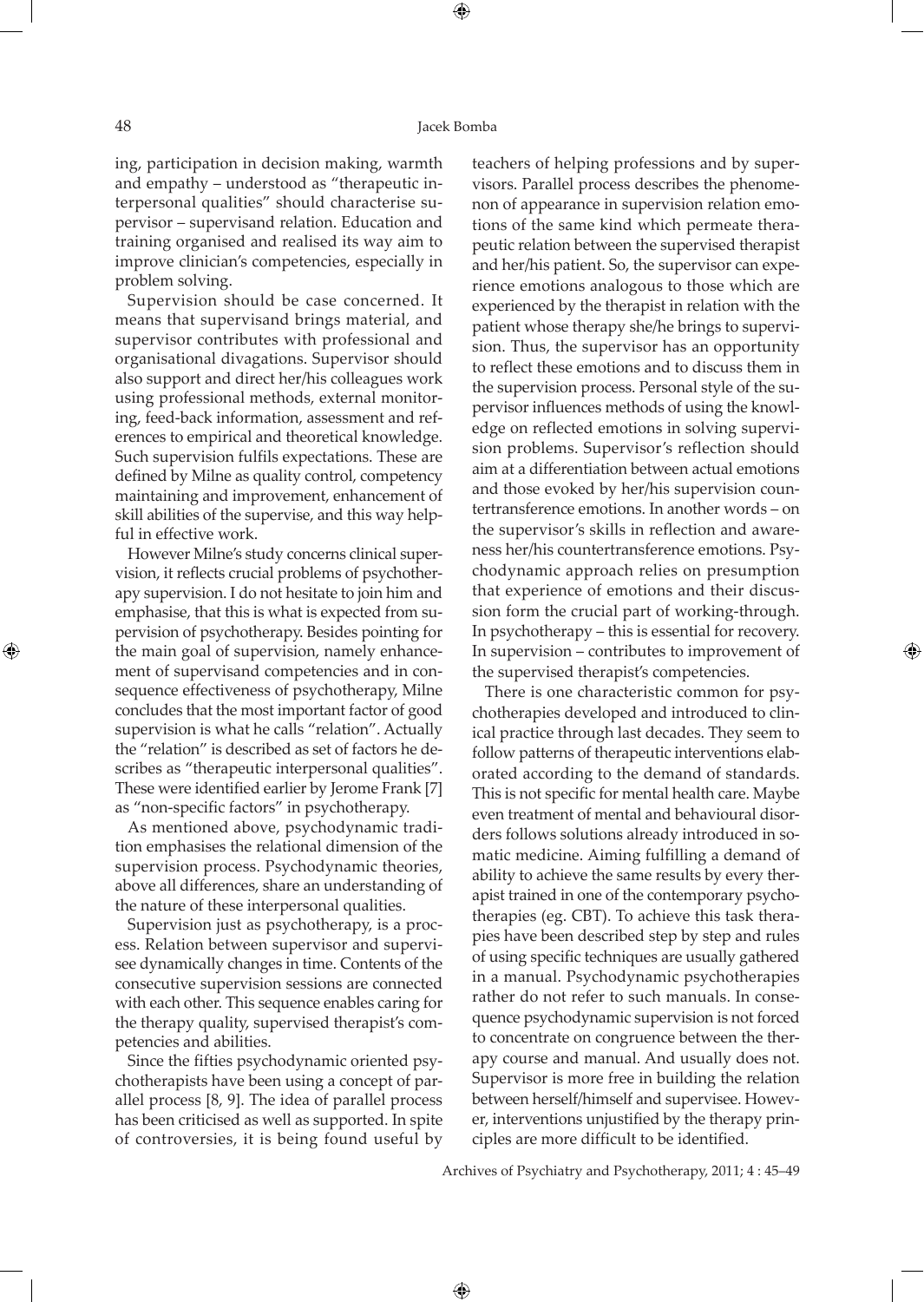Psychotherapy supervision as viewed from psychodynamic standpoint 49

 $\bigoplus$ 

#### **References**

 $\bigoplus$ 

- 1. Berant E, Saroff A, Reicher-Atir R, Zim S. Supervising personality assessment: the integration of intersubjective and psychodynamic elements in the supervisory process. J Person Assess. 2005; 84(2): 205–212.
- 2. Balint M. Training general practitioners in psychotherapy. Brit Med J. 1954; 1(4854): 115–120.
- 3. Kępiński A. Podstawowe zagadnienia współczesnej psychiatrii. Kraków: WL; 2003.
- 4. Freud S. Die endlische und die unendlische Psychoanalyse 1937. [Analiza skończona i nieskończona (tłum. J. Prokopiuk)]. In: Freud S, editor. Poza zasadą przyjemności. Warszawa: PWN; 1975, p. 223–267.
- 5. Morgan MM, Sprenkle DH. Toward a common-factors approach to supervision. J Marital Fam Ther. 2007; 33(1): 1–17.
- 6. Milne D. An empirical definition of clinical supervision. Brit J Clin Psychol. 2007; 46(4): 437–447.
- 7. Frank J. Therapeutic factors in psychotherapy. Am J Psychother. 1971; 25: 350–361.
- 8. Searles HF. The informational value of the supervisor's emotional experiences. Psychiatry. 1955; 18(2): 135–146.
- 9. Watkins Jr CE. Toward a tripartite vision of supervision for psychoanalysis and psychoanalytic psychotherapies: Alliance, transference-countertransference configuration, and real relationship. Psychoanal Rev. 2011; 98: 4.

Archives of Psychiatry and Psychotherapy, 2011; 4 : 45–49

 $\bigoplus$ 

⊕